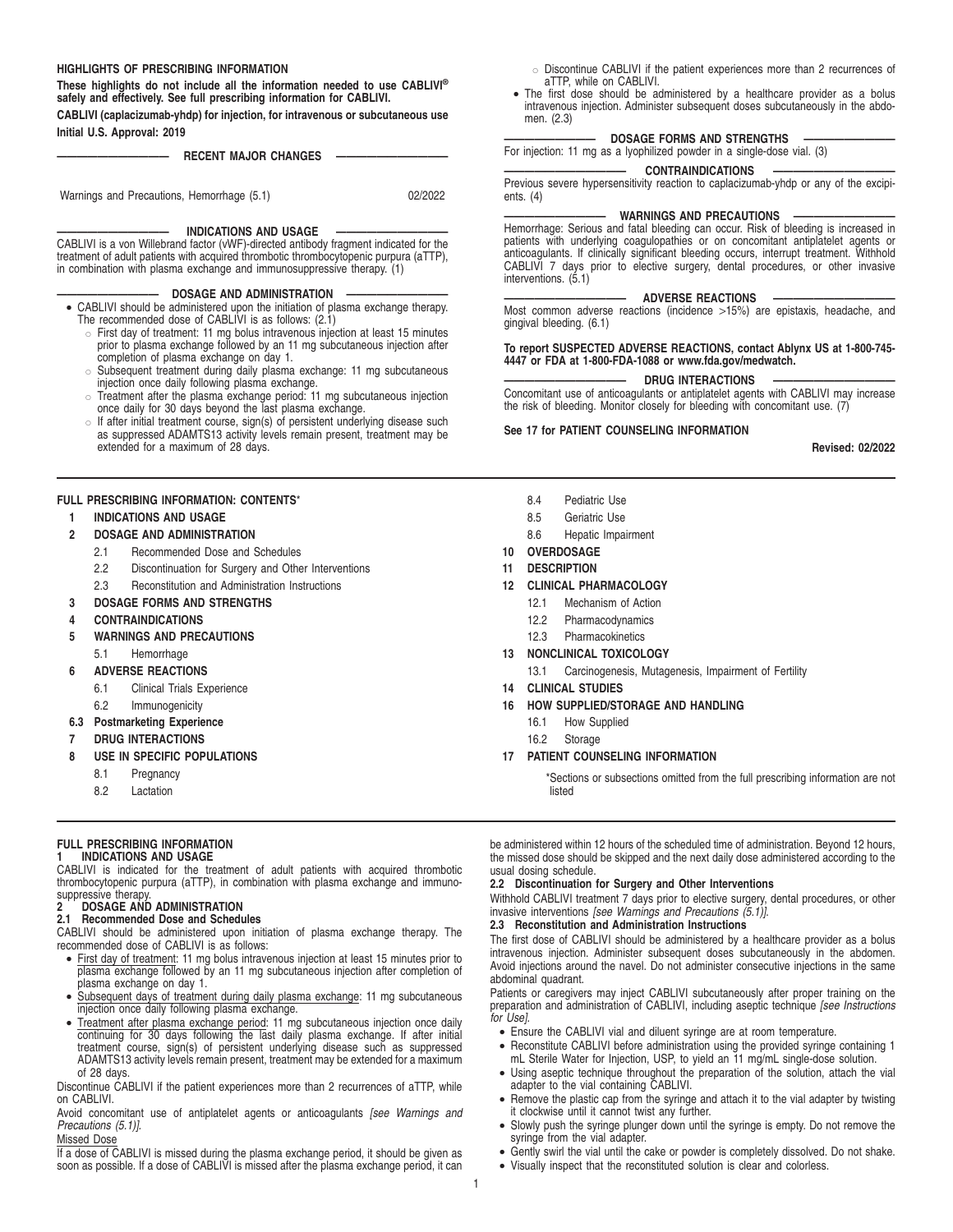- Withdraw all of the clear, colorless reconstituted solution from the vial into the syringe. Label the CABLIVI syringe.
- Administer the full amount of reconstituted solution.
- For the initial intravenous injection, if using an intravenous line, the glass syringe should be connected to a standard Luer lock (and not a needleless connector) and flushed with either 0.9% Sodium Chloride Injection, USP, or 5% Dextrose Injection, USP.
- Use the CABLIVI solution immediately. If not, use CABLIVI within 4 hours after reconstitution when stored in the refrigerator at 2°C to 8°C (36°F to 46°F).

# **3 DOSAGE FORMS AND STRENGTHS**

For injection: 11 mg as a white lyophilized powder in a single-dose vial.

# **4 CONTRAINDICATIONS**

CABLIVI is contraindicated in patients with a previous severe hypersensitivity reaction to caplacizumab-yhdp or to any of the excipients. Hypersensitivity reactions have included urticaria [see Adverse Reactions (6.1)].

# **5 WARNINGS AND PRECAUTIONS**

# **5.1 Hemorrhage**

CABLIVI increases the risk of bleeding [see Adverse Reactions (6.1)].

In clinical studies, severe bleeding adverse reactions of epistaxis, gingival bleeding, upper gastrointestinal hemorrhage, and metrorrhagia were each reported in 1% of subjects. Overall, bleeding events occurred in approximately 58% of patients on CABLIVI versus 43% of patients on placebo.

In the postmarketing setting, cases of life-threatening and fatal bleeding were reported in patients receiving CABLIVI.

The risk of bleeding is increased in patients with underlying coagulopathies (e.g. hemophilia, other coagulation factor deficiencies). It is also increased with concomitant use of CABLIVI with drugs affecting hemostasis and coagulation [see Drug Interactions (7) and Clinical Pharmacology (12.3)]

Avoid concomitant use of CABLIVI with antiplatelet agents or anticoagulants. Interrupt use of CABLIVI if clinically significant bleeding occurs. If needed, von Willebrand factor concentrate may be administered to rapidly correct hemostasis. If CABLIVI is restarted, monitor closely for signs of bleeding.

Withhold CABLIVI for 7 days prior to elective surgery, dental procedures or other invasive interventions. If emergency surgery is needed, the use of von Willebrand factor concentrate may be considered to correct hemostasis. After the risk of surgical bleeding has resolved, and CABLIVI is resumed, monitor closely for signs of bleeding.

# **6 ADVERSE REACTIONS**

The following clinically significant adverse reactions are also discussed in other sections of the labeling:

• Hemorrhage [see Warnings and Precautions (5.1)]

#### **6.1 Clinical Trials Experience**

Because clinical trials are conducted under widely varying conditions, adverse reaction rates observed in the clinical trials of a drug cannot be directly compared to rates in the clinical trials of another drug and may not reflect the rates observed in practice.

The safety of CABLIVI was evaluated in two placebo-controlled clinical studies (HER-CULES, in which 71 patients received CABLIVI; and TITAN, in which 35 patients received CABLIVI). The data described below and in the Warnings and Precautions reflect exposure to CABLIVI during the blinded periods of both studies, which include 106 patients with aTTP who received at least one dose, age 18 to 79 years, of whom 69% were female and 73% were White. The median treatment duration with CABLIVI was 35 days (range 1–77 days).

The most frequently reported adverse reactions (>15%) were epistaxis, headache and gingival bleeding. Seven patients (7%) in the CABLIVI group experienced an adverse reaction leading to study drug discontinuation. None of the adverse reactions leading to discontinuation were observed in more than 1% of patients.

Among 106 patients treated with CABLIVI during the TITAN and HERCULES studies, serious bleeding adverse reactions reported in ≥2% patients included epistaxis (4%) and subarachnoid hemorrhage (2%).

Adverse reactions that occurred in ≥2% of patients treated with CABLIVI and more frequently than in those treated with placebo across the pooled data from the two trials are summarized in Table 1. Urticaria was seen during plasma exchange.

# **Table 1: Adverse Reactions in** ≥**2% of Patients Treated with CABLIVI and More Frequent than Placebo During the Blinded Periods of aTTP Studies (HERCULES and TITAN)**

| <b>Adverse Reaction by Body</b><br><b>System</b>     | <b>CABLIVI</b><br>$(N=106)$<br>$n$ (%) | Placebo<br>(N=110)<br>$n$ (%) |  |  |
|------------------------------------------------------|----------------------------------------|-------------------------------|--|--|
| <b>Gastrointestinal disorders</b>                    |                                        |                               |  |  |
| Gingival bleeding                                    | 17 (16)                                | 3(3)                          |  |  |
| Rectal hemorrhage                                    | 4(4)                                   | 0(0)                          |  |  |
| Abdominal wall hematoma                              | 3(3)                                   | 1(1)                          |  |  |
| General disorders and administration site conditions |                                        |                               |  |  |
| Fatigue                                              | 16 (15)                                | 10(9)                         |  |  |
| Pyrexia                                              | 14 (13)                                | 12 (11)                       |  |  |
| Injection site hemorrhage                            | 6(6)                                   | 1(1)                          |  |  |
| Catheter site hemorrhage                             | 6(6)                                   | 5(5)                          |  |  |
| Injection site pruritus                              | 3(3)                                   | 0(0)                          |  |  |

#### **Table 1: Adverse Reactions in** ≥**2% of Patients Treated with CABLIVI and More Frequent than Placebo During the Blinded Periods of aTTP Studies (HERCULES and TITAN) (continued)**

| <b>Adverse Reaction by Body</b><br>System       | <b>CABLIVI</b><br>$(N=106)$<br>n (%) | Placebo<br>$(N=110)$<br>n (%) |  |  |
|-------------------------------------------------|--------------------------------------|-------------------------------|--|--|
| Musculoskeletal and connective tissue disorders |                                      |                               |  |  |
| Back pain                                       | 7(7)                                 | 4(4)                          |  |  |
| Myalgia                                         | 6(6)                                 | 2(2)                          |  |  |
| Nervous system disorders                        |                                      |                               |  |  |
| Headache                                        | 22 (21)                              | 15 (14)                       |  |  |
| Paresthesia                                     | 13 (12)                              | 11(10)                        |  |  |
| Renal and urinary disorders                     |                                      |                               |  |  |
| Urinary tract infection                         | 6(6)                                 | 4(4)                          |  |  |
| Hematuria                                       | 4 (4)                                | 3(3)                          |  |  |
| Reproductive system and breast disorders        |                                      |                               |  |  |
| Vaginal hemorrhage                              | 5(5)                                 | 2(2)                          |  |  |
| Menorrhagia                                     | 4(4)                                 | 1(1)                          |  |  |
| Respiratory, thoracic and mediastinal disorders |                                      |                               |  |  |
| Epistaxis                                       | 31 (29)                              | 6(6)                          |  |  |
| Dyspnea                                         | 10 (9)                               | 5(5)                          |  |  |
| Skin and subcutaneous tissue disorders          |                                      |                               |  |  |
| Urticaria                                       | 15 (14)                              | 7(6)                          |  |  |

# **6.2 Immunogenicity**

As with all therapeutic proteins, there is potential for immunogenicity. The detection of antibody formation is highly dependent on the sensitivity and specificity of the assay. Additionally, the observed incidence of antibody (including neutralizing antibody) positivity in an assay may be influenced by several factors including assay methodology, sample handling, timing of sample collection, concomitant medications, and underlying disease. For these reasons, comparison of the incidence of antibodies to caplacizumab-yhdp in the studies described below, with the incidence of antibodies in other studies, or to other products, may be misleading.

The prevalence of pre-existing antibodies binding to caplacizumab-yhdp observed during clinical studies and during evaluation of commercially available human samples varied between 4% and 63%. In aTTP patients, pre-existing antibodies can be produced by the patient or can originate from donor plasma during plasma exchange. No clinically apparent impact of these pre-existing antibodies on clinical efficacy or safety was found. Treatmentemergent anti-drug antibodies (TE ADA) against caplacizumab-yhdp were detected in 3% of patients treated with CABLIVI in the HERCULES study. In the HERCULES study, TE ADA were further characterized as having neutralizing potential. There was no clinically apparent impact on clinical efficacy or safety [see Clinical Pharmacology (12.3)].

# **6.3 Postmarketing Experience**

The following adverse reactions have been identified during postapproval use of CABLIVI. Because these reactions are reported voluntarily from a population of uncertain size, it is not always possible to reliably estimate their frequency or establish a causal relationship to caplacizumab-yhdp exposure.

General disorders and administration site conditions:

#### • injection site erythema **7 DRUG INTERACTIONS**

# Concomitant Use of Anticoagulants or Antiplatelet Agents

Concomitant use of CABLIVI with any anticoagulant or antiplatelet agent may increase the risk of bleeding. Avoid concomitant use when possible. Assess and monitor closely for bleeding with concomitant use [see Warnings and Precautions (5.1) and Clinical Phar-

# macology (12.3)]. **8 USE IN SPECIFIC POPULATIONS**

# **8.1 Pregnancy**

# Risk Summary

There are no available data on CABLIVI use in pregnant women to inform a drugassociated risk of major birth defects and miscarriage. However, there are potential risks of hemorrhage in the mother and fetus associated with use of CABLIVI (see Clinical Considerations). In animal reproduction studies, there was no evidence of adverse developmental outcomes with intramuscular administration of caplacizumab-yhdp during organogenesis in guinea pigs at exposures approximately 30 times the AUC in humans<br>at the recommended subcutaneous injection dose of 11 mg *(see Data)*.

All pregnancies have a background risk of birth defect, loss, or other adverse outcomes. The background rate of major birth defects and miscarriage in the indicated population is unknown. In the U.S. general population, the estimated background rate of major birth defects and miscarriage in clinically recognized pregnancies is 2% to 4% and 15% to 20%, respectively.

Clinical Considerations

Fetal/neonatal adverse reactions

CABLIVI may increase the risk of bleeding in the fetus and neonate. Monitor neonates for bleeding [see Warnings and Precautions (5.1)].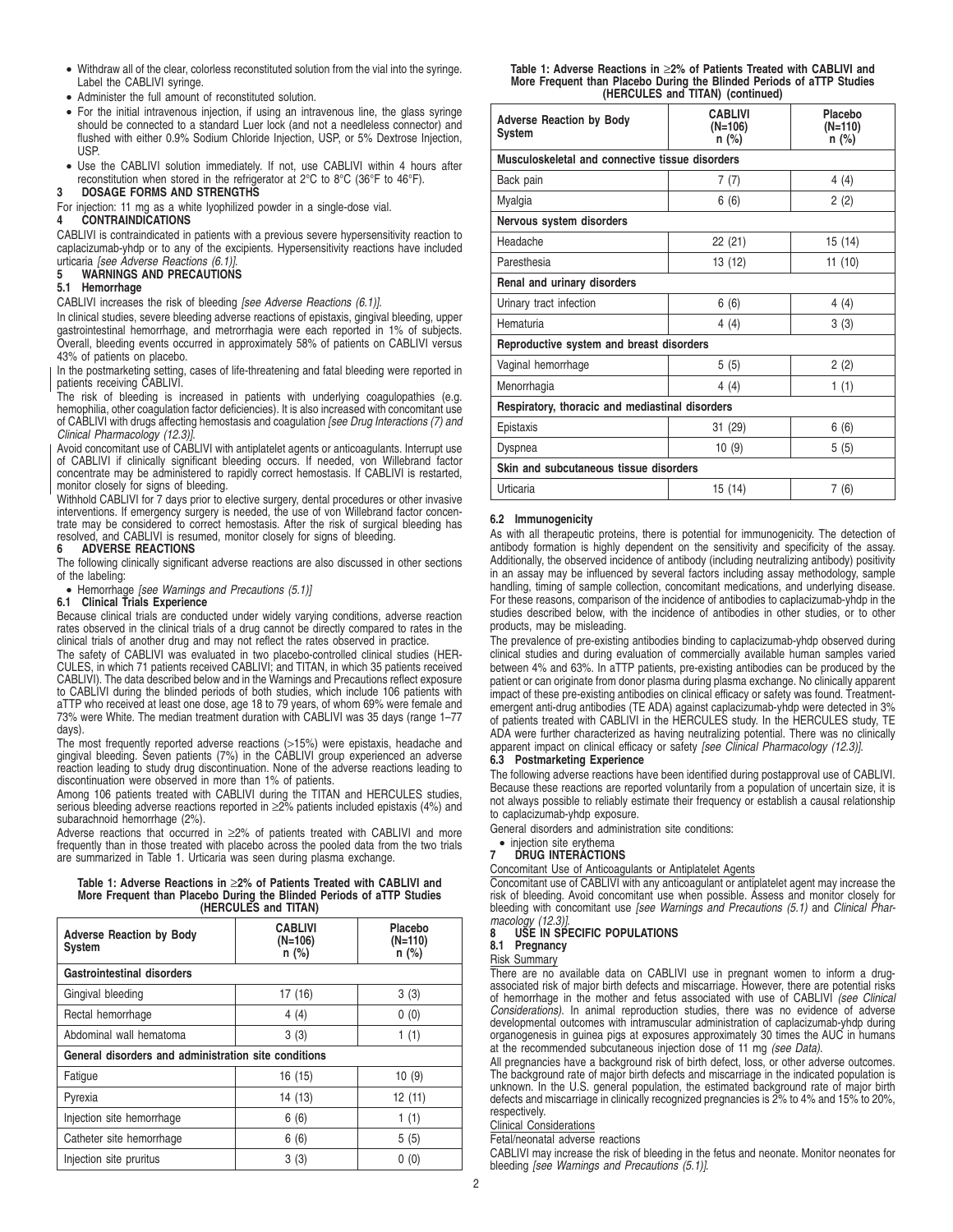#### Maternal adverse reactions

All patients receiving CABLIVI, including pregnant women, are at risk for bleeding. Pregnant women receiving CABLIVI should be carefully monitored for evidence of excessive bleeding [see Warnings and Precautions (5.1)].

# Data

Animal data

Two separate reproduction studies were conducted in pregnant guinea pigs with administration of caplacizumab-yhdp during the organogenesis period.

In an embryo-fetal development study, caplacizumab-yhdp was administered intramuscularly at doses up to 20 mg/kg/day from gestational day (GD) 6 to GD 41 in guinea pigs. No maternal toxicity or adverse developmental outcomes were observed.

In a toxicokinetic study assessing the exposure of caplacizumab-yhdp in the dams and fetuses, caplacizumab-yhdp was administered once daily to female guinea pigs at doses up to 40 mg/kg/day (corresponding to a drug exposure of approximately 30 times the AUC in humans at the recommended dose of 11 mg) by intramuscular injection from GD 6 to GD 41 or GD 61. Exposure to caplacizumab-yhdp was observed in the dams and fetuses, with no effects on embryo-fetal development.

#### **8.2 Lactation**

# Risk Summary

There is no information regarding the presence of caplacizumab-yhdp in human milk, the effects on the breastfed child or the effects on milk production.

The developmental and health benefits of breastfeeding should be considered along with the mother's clinical need for CABLIVI and any potential adverse effects on the breastfed child from CABLIVI, or from the underlying maternal condition.

#### **8.4 Pediatric Use**

The safety and effectiveness of CABLIVI in pediatric patients have not been established. **8.5 Geriatric Use**

Clinical studies of CABLIVI did not include sufficient numbers of subjects aged 65 and over to determine whether they respond differently from younger subjects.

# **8.6 Hepatic Impairment**

No formal studies with CABLIVI have been conducted in patients with severe acute or chronic hepatic impairment and no data regarding the use of CABLIVI in these populations are available. Due to a potential increased risk of bleeding, use of CABLIVI in patients with severe hepatic impairment requires close monitoring for bleeding [see Warnings and

# Precautions (5.1)]. **10 OVERDOSAGE**

In case of overdose, based on the pharmacological action of CABLIVI, there is the potential for an increased risk of bleeding [see Warnings and Precautions (5.1)]. Close monitoring for signs and symptoms of bleeding is recommended. If needed, the use of von Willebrand factor concentrate could be considered to correct hemostasis.

#### **11 DESCRIPTION**

Caplacizumab-yhdp is a von Willebrand factor (vWF)-directed antibody fragment that consists of two identical humanized building blocks, linked by a three-alanine linker.<br>Caplacizumab-yhdp is produced in *Escherichia coli* by recombinant DNA technology and has an approximate molecular weight of 28 kDa.

CABLIVI (caplacizumab-yhdp) for injection is a sterile, white, preservative-free, lyophilized powder. Each single-dose vial delivers 11 mg caplacizumab-yhdp, anhydrous citric acid<br>(0.18 mg), polysorbate 80 (0.10 mg), sucrose (62 mg), and trisodium citrate dihydrate (4.91<br>mg). After reconstitution with 1 mL of Steri concentration is 11 mg/mL, at a pH of approximately 6.5. **12 CLINICAL PHARMACOLOGY**

# **12.1 Mechanism of Action**

Caplacizumab-yhdp targets the A1-domain of vWF, and inhibits the interaction between vWF and platelets, thereby reducing both vWF-mediated platelet adhesion and platelet consumption.

#### **12.2 Pharmacodynamics**

Ristocetin cofactor (RICO) activity was used to assess vWF activity. Subcutaneous doses of caplacizumab-yhdp at greater than or equal to the approved recommended dosage to healthy subjects and patients with aTTP decreased RICO activity levels to below 20% approximately 4 hours post-dose. RICO activity returned to baseline values within 7 days of drug discontinuation.

Caplacizumab-yhdp decreased vWF antigen and factor VIII:C levels. These reductions were transient and returned to baseline upon cessation of treatment.

#### **12.3 Pharmacokinetics**

Caplacizumab-yhdp pharmacokinetics depends on the expression of the target vWF and are not dose proportional. Higher levels of vWF antigen increase the fraction of drug-target complex retained in the circulation. Steady-state was reached following the first administration of CABLIVI in healthy subjects, with minimal accumulation. Following a single subcutaneous dose of 10 mg caplacizumab-yhdp to healthy subjects the mean (CV%) peak concentration (C<sub>max</sub>) was 528 (20%) ng/mL and AUC<sub>0–24</sub> was 7951 (16%). Following<br>subcutaneous dosing of 10 mg caplacizumab-yhdp daily for 14 days to healthy subjects, the mean (CV%)  $C_{\text{max}}$  was 348 (30%) ng/mL and AUC<sub>0–τ</sub> was 6808 (26%) hr·ng/mL. Absorption

The bioavailability of subcutaneous caplacizumab-yhdp is approximately 90%.

The maximum concentration was observed 6 to 7 hours after subcutaneous dosing of 10 mg caplacizumab-yhdp once daily in healthy subjects.

#### Distribution

Caplacizumab-yhdp central volume of distribution is 6.33 L in patients with aTTP. Elimination

The half-life of caplacizumab-yhdp is concentration and target-level dependent. Metabolism

The available data suggest target-bound caplacizumab-yhdp is metabolized within the liver. Because caplacizumab-yhdp is a monoclonal antibody fragment, it is expected to be catabolized by various proteolytic enzymes.

Excretion The available nonclinical data suggest unbound caplacizumab-yhdp is cleared renally. Antidrug Antibodies

No clinically significant differences in the pharmacokinetics of caplacizumab-yhdp were observed in patients with pre-existing or treatment-emergent anti-drug antibodies. Specific Populations

No clinically significant differences in the pharmacokinetics of caplacizumab-yhdp were observed based on age (18 to 79 years), sex (66% females), race (White [83%] and Black [17%]), blood group (O [41%] and other groups [59%]), or renal impairment (mild [CrCl: 60 to 90 mL/min], moderate [CrCl: 30 to 60 mL/min] or severe [CrCl: 15 to 30 mL/min]). The effect of hepatic impairment on the pharmacokinetics of caplacizumab-yhdp is unknown [see Use in Specific Populations (8.6)].

# Drug Interaction Studies

No dedicated drug-drug interaction studies with caplacizumab-yhdp have been conducted. **13 NONCLINICAL TOXICOLOGY**

# **13.1 Carcinogenesis, Mutagenesis, Impairment of Fertility**

No studies have been performed to evaluate the potential of caplacizumab-yhdp for carcinogenicity or genotoxicity.

Animal reproduction studies assessing the effects of caplacizumab-yhdp on male and female fertility have not been conducted.

#### **14 CLINICAL STUDIES**

The efficacy of CABLIVI for the treatment of adult patients with acquired thrombotic thrombocytopenic purpura (aTTP) in combination with plasma exchange and immuno-suppressive therapy was established in a pivotal multicenter, randomized, double-blind, placebo-controlled trial (HERCULES) (NCT02553317).

A total of 145 patients were enrolled in the HERCULES study; the median age was 45 (range: 18 to 79) years, 69% were female, 73% were White. Patients were randomized to either CABLIVI ( $n=72$ ) or placebo ( $n=73$ ). Patient intravascular coagulation or congenital thrombotic thrombocytopenic purpura were not eligible for enrollment.

Patients received a single 11 mg CABLIVI bolus intravenous injection or placebo prior to the first plasma exchange on study, followed by a daily subcutaneous injection of 11 mg CABLIVI or placebo after completion of plasma exchange, for the duration of the daily plasma exchange period and for 30 days thereafter. If after the initial treatment course, sign(s) of persistent underlying disease such as suppressed ADAMTS13 activity levels remained present, treatment was extended for 7 day intervals for a maximum of 28 days.

The median treatment duration with CABLIVI was 35 days. The clinical trial protocol specified the CABLIVI dose as 10 mg, to be delivered by withdrawing all of the reconstituted solution from the vial and administering the full amount. A dose recovery study showed that the mean dose that can be withdrawn from a vial is 11 mg. Therefore, based on the dose recovery study, the mean dose delivered in the trial was 11 mg.

The efficacy of CABLIVI in patients with aTTP was established based on time to platelet count response (platelet count ≥150,000/µL followed by cessation of daily plasma exchange within 5 days). Time to platelet count response was shorter among patients treated with CABLIVI, compared to placebo.

# **Figure 1: Platelet Response over Time**



Treatment with CABLIVI resulted in a lower number of patients with TTP-related death, recurrence of TTP, or at least one treatment-emergent major thromboembolic event (a composite endpoint) during the treatment period (see Table 2).

**Table 2: Patients in the HERCULES Study with aTTP-Related Death, a Recurrence of aTTP, or at Least One Treatment-Emergent Major Thromboembolic Event During Study Drug Treatment Period (ITT population)**

|                                                               | <b>CABLIVI</b><br>$N=72$ | Placebo<br>$N=73$ |
|---------------------------------------------------------------|--------------------------|-------------------|
| Number of patients with                                       | $n$ (%) <sup>*</sup>     | $n$ (%)           |
| <b>TTP-related death</b>                                      |                          | 3(4.1)            |
| Recurrence of TTP (exacerbation) <sup>†</sup>                 | 3(4.2)                   | 28 (38.4)         |
| At least one treatment-emergent major<br>thromboembolic event | 6(8.5)                   | 6(8.2)            |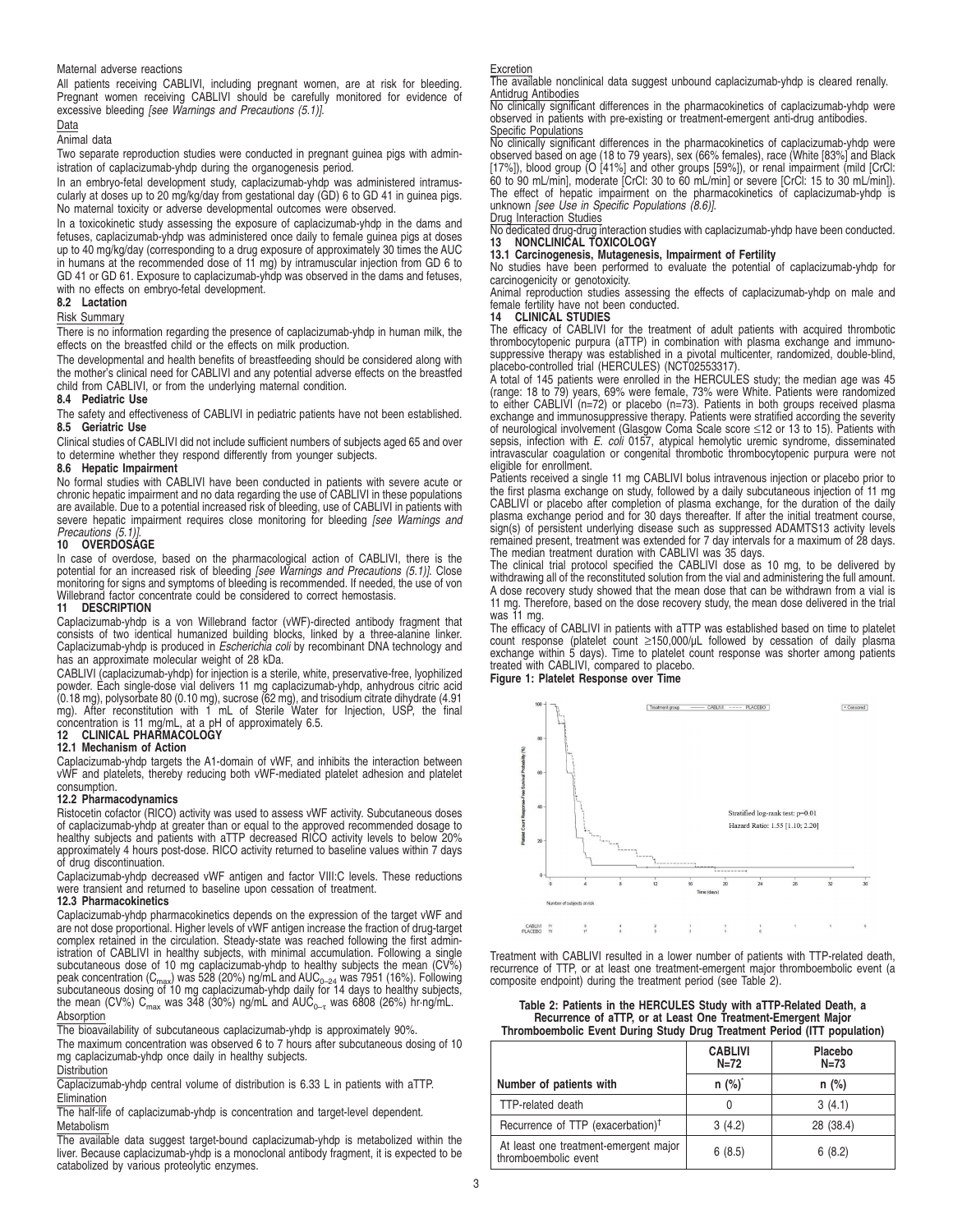# **Table 2: Patients in the HERCULES Study with aTTP-Related Death, a Recurrence of aTTP, or at Least One Treatment-Emergent Major Thromboembolic Event During Study Drug Treatment Period (ITT population) (continued)**

|                         | <b>CABLIVI</b><br>$N=72$ | Placebo<br>$N=73$ |
|-------------------------|--------------------------|-------------------|
| Number of patients with | $n$ (%) <sup>*</sup>     | $n$ (%)           |
| Total $†$               | 9(12.7)                  | 36 (49.3)         |

 $N =$  number of patients within the population of interest (by treatment group); n = number of patients with events;

 $T\dot{T}$  = thrombotic thrombocytopenic purpura;  $T\dot{T}$  = intent to treat.

\*Based on 71 patients who received at least one dose of study drug.

†Exacerbation defined as thrombocytopenia after initial recovery of platelet count (platelet count (platelet<br>count ≥150,000/µL with subsequent stop of daily plasma exchange within 5 days) that<br>required reinitiation of dai exchange period.

‡p<0.0001

The proportion of patients with a recurrence of TTP in the overall study period (the drug treatment period plus the 28-day follow-up period after discontinuation of drug treatment) was lower in the CABLIVI group (9/72 patients [13%]) compared to the placebo group (28/73 patients [38%] (p<0.001). In the 6 patients in the CABLIVI group who experienced a recurrence of TTP during the follow-up period (i.e., a relapse defined as recurrent thrombocytopenia after initial recovery of platelet count (platelet count ≥150,000/µL) that required reinitiation of daily plasma exchange, occurring after the 30-day post daily plasma exchange period), ADAMTS13 activity levels were <10% at the end of the study drug treatment, indicating that the underlying immunological disease was still active at the time CABLIVI was stopped.<br>16 HOW SUPPLIED

# **16 HOW SUPPLIED/STORAGE AND HANDLING**

# **16.1 How Supplied**

CABLIVI (caplacizumab-yhdp) for injection is a sterile, white, preservative-free, lyophilized powder in a single-dose vial. Each carton (NDC 58468-0225-1) contains:

- one 11 mg CABLIVI single-dose vial (NDC 58468-0227-1)
- one 1 mL Sterile Water for Injection, USP, prefilled glass syringe (diluent for CABLIVI) (NDC 58468-0229-1)
- one sterile vial adapter
- one sterile hypodermic needle (30 gauge)
- two individually packaged alcohol swabs

# **16.2 Storage**

Store refrigerated at 2°C to 8°C (36°F to 46°F) in the original carton to protect from light. Do not freeze. Unopened vials may be stored in the original carton at room temperature up to 30°C (86°F) for a single period of up to 2 months. Do not return CABLIVI to the refrigerator after it has been stored at room temperature.

# **PATIENT COUNSELING INFORMATION**

Advise the patient to read the FDA-approved patient labeling (Instructions for Use). Bleeding [see Warnings and Precautions (5.1)]

- Advise patients that bruising and bleeding may occur more easily, that nose bleeds and bleeding of gums may occur, and that it may take them longer than usual to stop bleeding.
- Advise patients to contact their healthcare provider immediately if symptoms of excessive bruising, excessive bleeding, or major bleeding occur. Signs and symptoms of bleeding include pain, swelling or discomfort, prolonged bleeding from cuts,<br>increased menstrual flow or vaginal bleeding, nosebleeds, bleeding of gums from<br>brushing, unusual bleeding or bruising, red or dark brown urin headache, dizziness, or weakness [see Warnings and Precautions (5.1)].
- Advise patients to inform their healthcare provider before scheduling any elective surgery, dental procedure or other invasive interventions.

Manufactured by: Ablynx N.V. Technologiepark 21 9052 Ghent (Zwijnaarde), Belgium

U.S. License No. 2085

Distributed by: Genzyme Corporation Cambridge, MA 02142

CABLIVI is a registered trademark of Ablynx N.V., Belgium ©2022 Ablynx N.V. All rights reserved.

> **Instructions for Use CABLIVI® (cab-LIV-ee) (caplacizumab-yhdp) for injection Single-dose vial**

Be sure that you read, understand, and follow this Instructions for Use before you inject CABLIVI and each time you get a refill. There may be new information. Your healthcare provider should show you how to prepare and inject CABLIVI properly before your first injection. Talk to your healthcare provider if you have any questions.

# **Important information:**

- Make sure that the name CABLIVI appears on the carton and vial label.
- For each injection, one CABLIVI carton is needed. Only use the vial one time.
- Only use the supplies that are provided in the carton to prepare your
- prescribed dose • **Do not use CABLIVI after the expiration date on the carton.**
- **Do not reuse any of the supplies.** After your injection, throw away (dispose of) the used vial with any remaining CABLIVI liquid in it. Throw away (dispose of) the used vial with the adapter attached and the syringe with the needle attached in a FDA-cleared sharps disposal container. See ″Step 13: Throw away (dispose of) the used syringe and vial″ at the end of this Instructions for Use for more disposal information.

# **How should I store CABLIVI?**

- Store CABLIVI in the refrigerator between 36°F to 46°F (2°C to 8°C). Use the mixed CABLIVI solution immediately. The mixed CABLIVI solution can
- be stored for up to 4 hours in the refrigerator at 36°F to 46°F (2°C to 8°C).
- If needed, unopened CABLIVI vials may be stored at room temperature (up to 30°C or 86°F) in the original carton for a single period of up to two months. Write the date removed from the refrigerator in the space provided on the carton.
- **Do not return CABLIVI to the refrigerator** after it has been stored at room temperature.
- **Do not freeze CABLIVI.**
- Keep CABLIVI in the carton that it came in to protect it from light.
- **Keep CABLIVI and all medicines out of the reach of children.**

# **Each CABLIVI carton contains:**

- 1 vial of CABLIVI<br>• 1 prefilled svringe • 1 prefilled syringe containing 1 mL Sterile Water for Injection, USP (diluent for CABLIVI)
- $\bullet$  1 sterile vial adapter
- 1 sterile needle
- 2 alcohol swabs
- Additional supplies needed:
- FDA-cleared sharps disposal container. See ″Step 13: Throw away (dispose of) the used syringe″ at the end of this Instructions for Use for more disposal information.
- Cotton balls

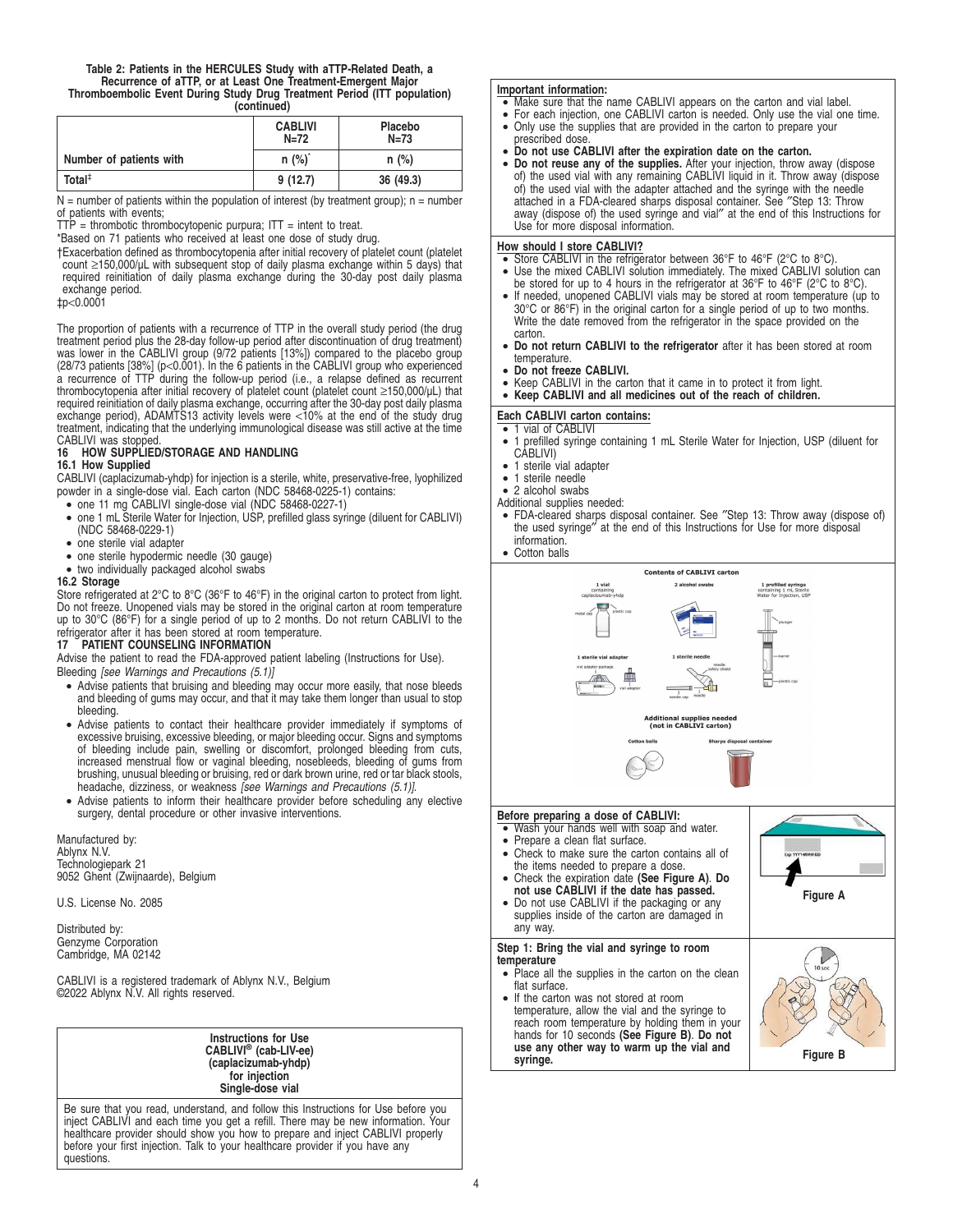